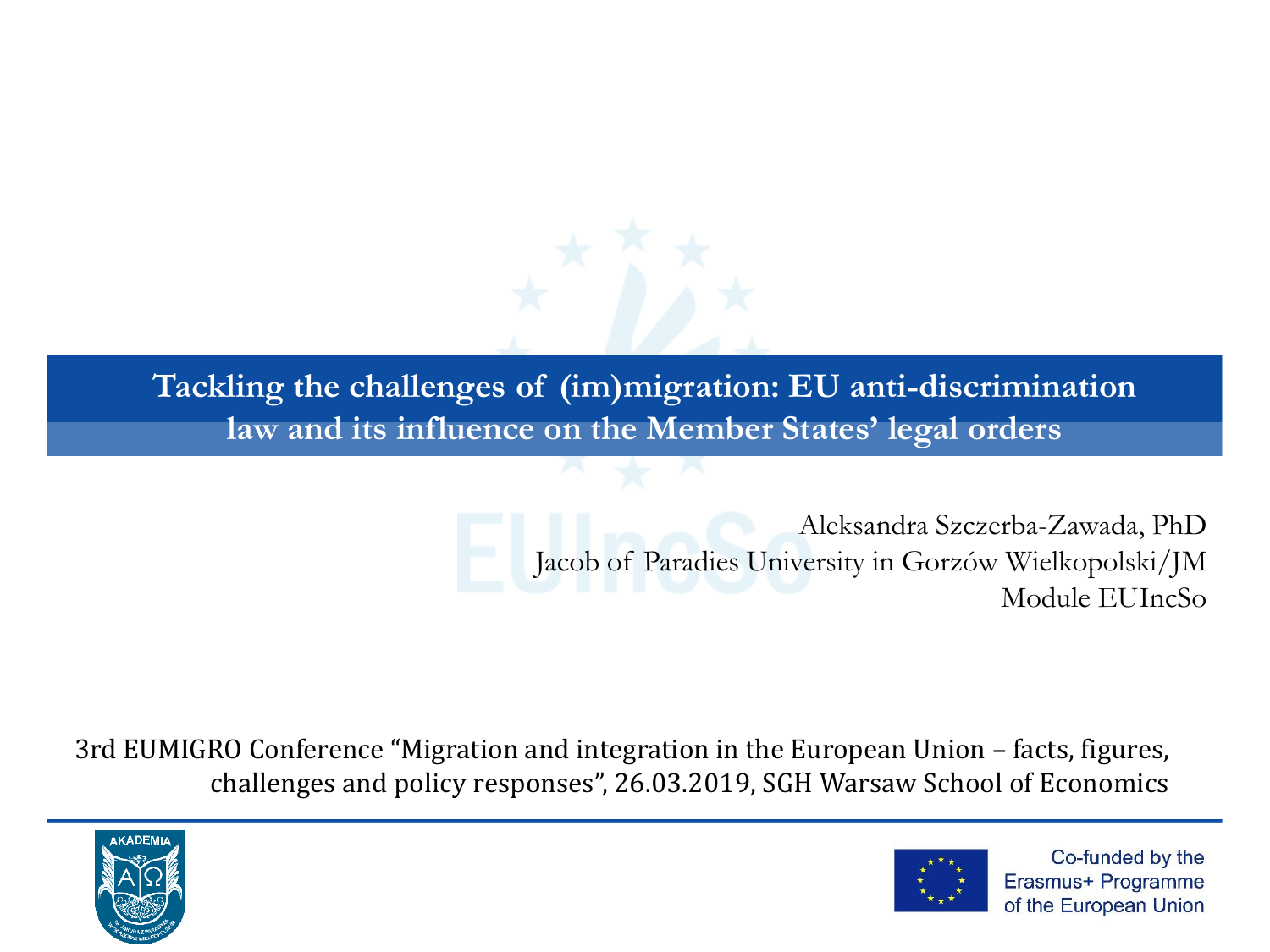Tab. 1. Respondents who personally felt discriminated against in the past 12 months, by grounds of discrimination, and EU Member State (%)

|                                             | AT | <b>BE</b> | DE | DK | ES              | <b>FR</b>      | HU             | IT                      | <b>NL</b> | PL | <b>SE</b> | UK             | 12<br>countr<br>average |
|---------------------------------------------|----|-----------|----|----|-----------------|----------------|----------------|-------------------------|-----------|----|-----------|----------------|-------------------------|
| Religion or belief                          | 20 | 25        | 37 | 24 | 26              | 20             | 8              | 17                      | 27        | 35 | 17        | 17             | 21                      |
| Age                                         | 9  | 8         | 12 | 10 | 12              | 12             | 15             | 10                      | 16        | 17 | 16        | 13             | 13                      |
| Sex/Gender                                  | 17 | 9         | 21 | 11 | 15              | 12             | 8              | 13                      | 8         | 24 | 16        | 10             | 12                      |
| Ethnic origin or<br>immigrant<br>background | 15 | 12        | 27 | 15 | $\overline{21}$ | $\overline{8}$ | $\overline{4}$ | $\overline{\mathbf{5}}$ | 13        | 23 | 13        | $\overline{9}$ | 11                      |

Source: Experiences and perceptions of antisemitism. Second survey on discrimination and hate crime against Jews in the EU, Luxembourg: Publications Office of the European Union 2018, s. 60.



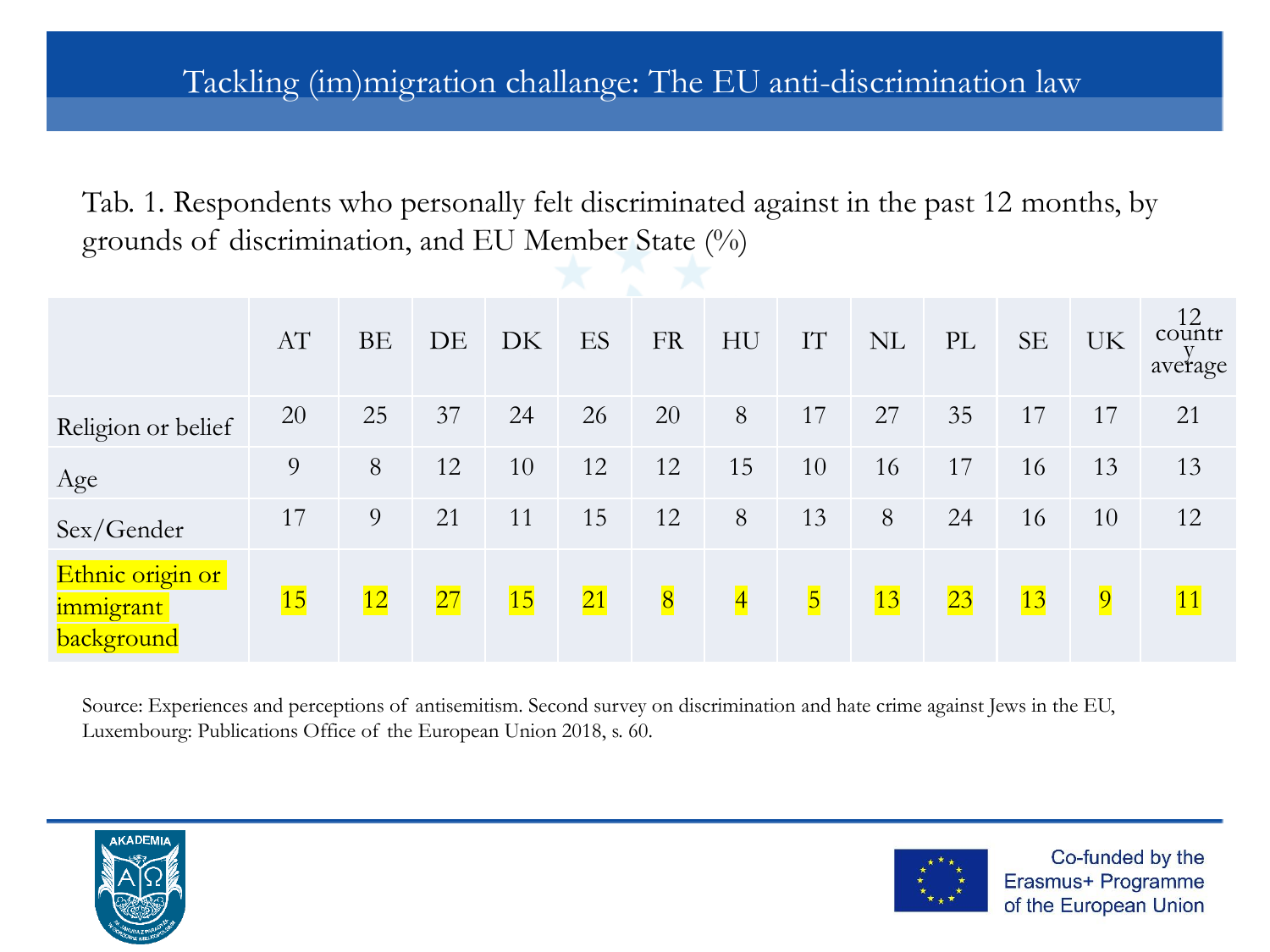- $\Box$  The EU anti-discrimination law  $\rightarrow$  the set of legal norms guarateeing the right to equality.
- $\triangleright$  Equality requires that individuals in similar situations shall be treated alike unless otherwise justified

❑ Article 21 of the Charter of Fundamental Rights of the European Union

Non-discrimination

1. Any discrimination based on any ground such as sex, *race*, colour, *ethnic* or social *origin*, genetic features, language, *religion* or belief, political or any other opinion, *membership of a national minority*, property, birth, disability, age or sexual orientation shall be prohibited.



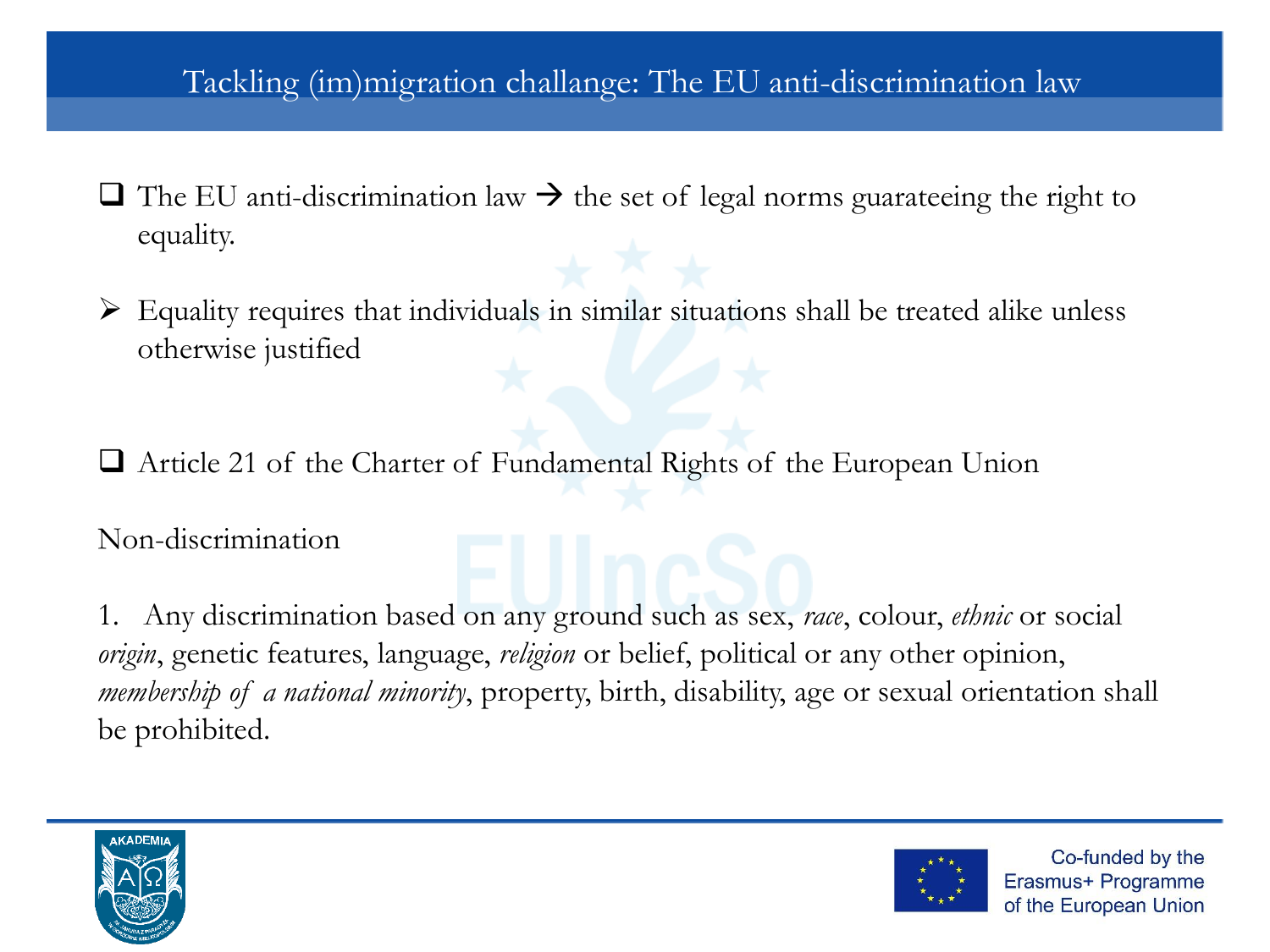- ❑ Council Directive 2000/43/EC of 29 June 2000 implementing the principle of equal treatment between persons irrespective of racial or ethnic origin
- ➢ First EU anti-discrimination directive adopted on the basis of art. 19 TFEU (former Art. 13 TEC - sucessful EU attempt to shift competence to the EU with regard to the integration of migrants)
- ➢ First legally binding instrument of EU anti-racism policy
- $\triangleright$  Twofold aim:
- Economic: "Discrimination based on racial or ethnic origin may undermine the achievement of the objectives of the EC Treaty, in particular the attainment of a high level of employment and of social protection, the raising of the standard of living and quality of life, economic and social cohesion and solidarity" (recital 9)
- Political: "To ensure the development of democratic and tolerant societies which allow the participation of all persons irrespective of racial or ethnic origin, specific action in the field of discrimination based on racial or ethnic origin should go beyond access to employed and self-employed activities and cover areas such as education, social protection including social security and healthcare, social advantages and access to and supply of goods and services" (recital 12).



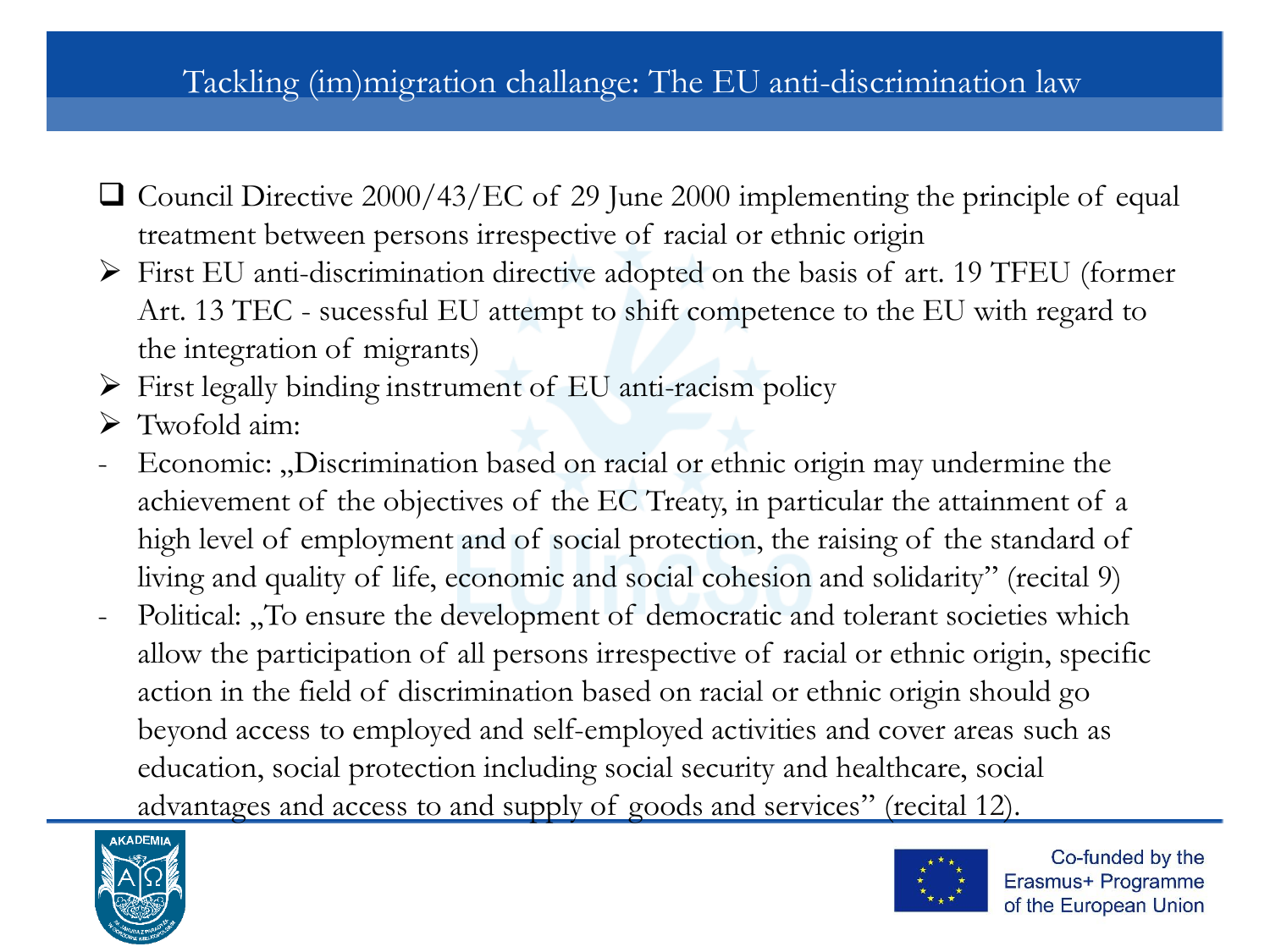- ❑ Council Directive 2000/43/EC of 29 June 2000 implementing the principle of equal treatment between persons irrespective of racial or ethnic origin
- ➢ Purpose: to lay down a framework for combating discrimination on the grounds of racial or ethnic origin, with a view to putting into effect in the Member States the principle of equal treatment (Art. 1).
- ➢ Obligation of the MSs to ensure that:
- any laws, regulations and administrative provisions contrary to the principle of equal treatment are abolished;
- any provisions contrary to the principle of equal treatment which are included in individual or collective contracts or agreements, internal rules of undertakings, rules governing profit-making or non-profit-making associations, and rules governing the independent professions and workers' and employers' organisations, are or may be declared, null and void or are amended.



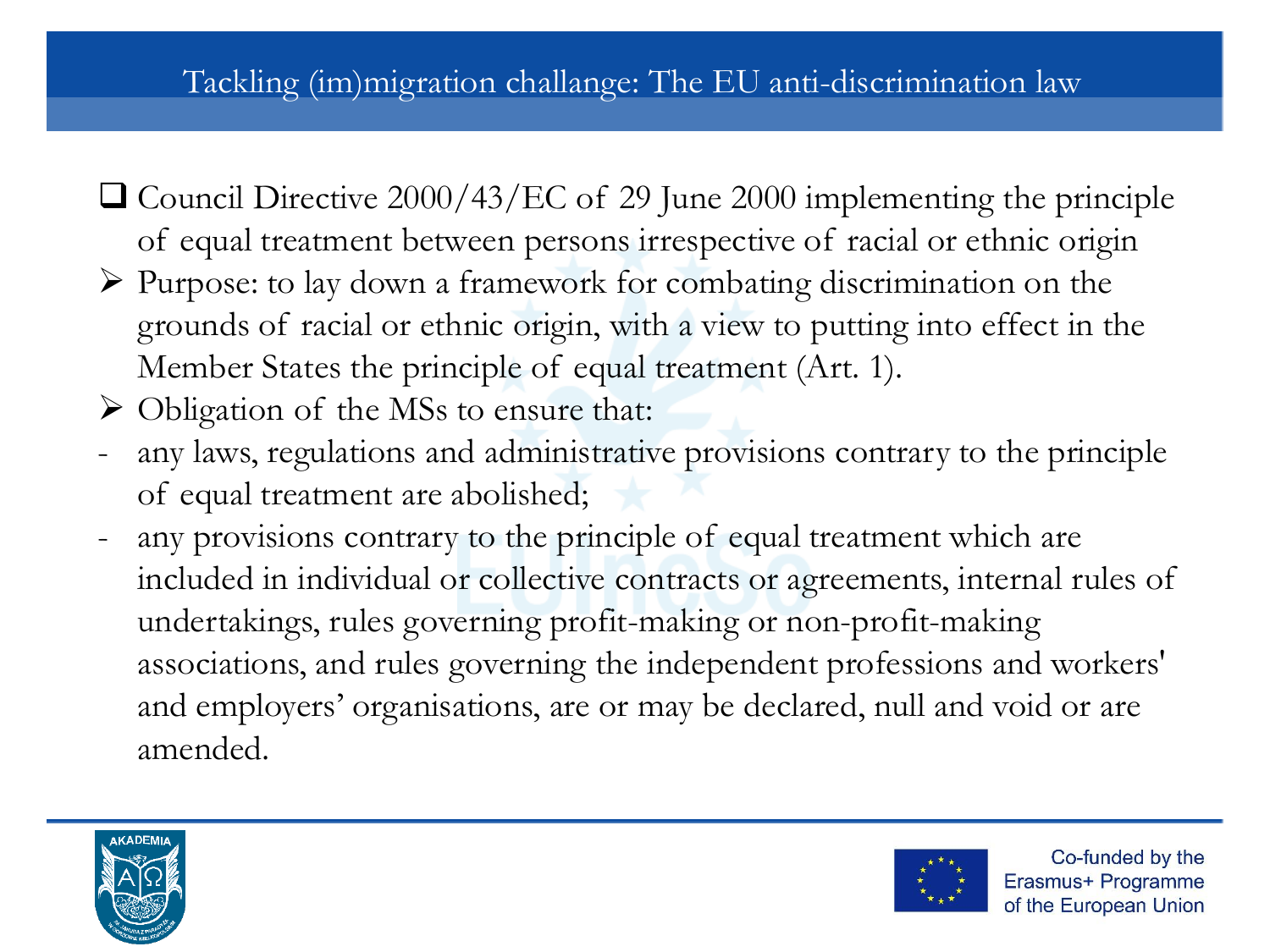- ❑ Council Directive 2000/43/EC of 29 June 2000 implementing the principle of equal treatment between persons irrespective of racial or ethnic origin
- ➢ Prohibited forms of unequal treatment:
- Direct discrimination occurs where one person is treated less favourably than another is, has been or would be treated in a comparable situation on grounds of racial or ethnic origin (Art. 2 $(2)(a)$ )
- Feryn Case (C-54/07):

"The fact that an employer declares publicly that it will not recruit employees of a certain ethnic or racial origin (third-country nationals – ASZ), something which is clearly likely to strongly dissuade certain candidates from submitting their candidature and, accordingly, to hinder their access to the labour market, constitutes direct discrimination in respect of recruitment within the meaning of Article 2(2)(a) of Directive 2000/43 implementing the principle of equal treatment between persons irrespective of racial or ethnic origin. The existence of such direct discrimination is not dependent on the identification of a complainant who claims to have been the victim of that discrimination".



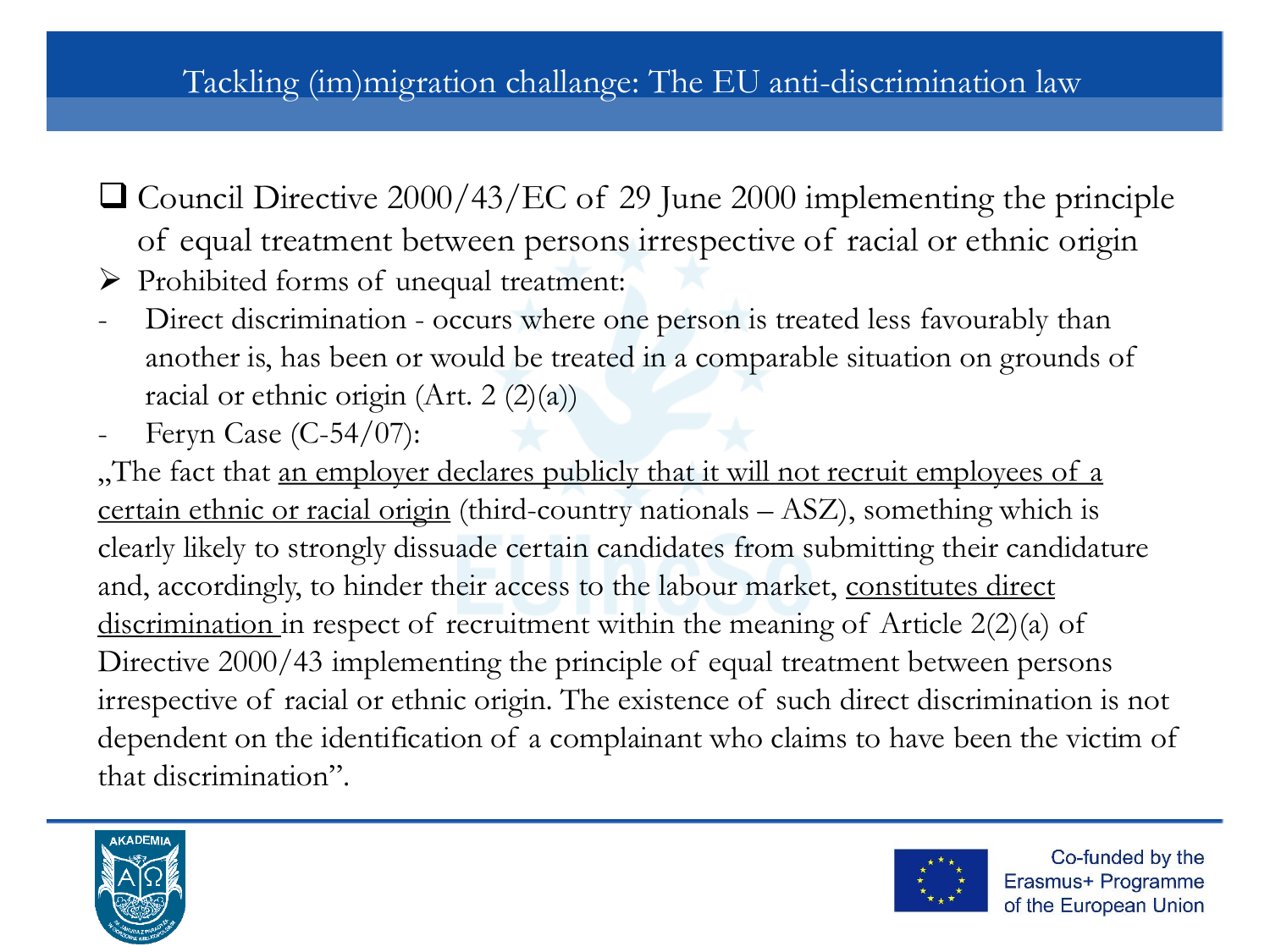- ❑ Council Directive 2000/43/EC of 29 June 2000 implementing the principle of equal treatment between persons irrespective of racial or ethnic origin
- ➢ Prohibited forms of unequal treatment:
- Indirect discrimination occur where an apparently neutral provision, criterion or practice would put persons of a racial or ethnic origin at a particular disadvantage compared with other persons, unless that provision, criterion or practice is objectively justified by a legitimate aim and the means of achieving that aim are appropriate and necessary (Art. 2 (2)(b))
- CHEZ Razpredelenie Bulgaria case (C-83/14):

 $\ldots$ ) a practice such as that at issue in the main proceedings would be capable of being objectively justified by the intention to ensure the security of the electricity transmission network and the due recording of electricity consumption only if that practice did not go beyond what is appropriate and necessary to achieve those legitimate aims and the disadvantages caused were not disproportionate to the objectives thereby pursued. That is not so if it is found, a matter which is for the referring court to determine, either that other appropriate and less restrictive means enabling those aims to be achieved exist or, in the absence of such other means, that that practice prejudices excessively the legitimate interest of the final consumers of electricity inhabiting the district concerned, mainly lived in by inhabitants of Roma origin, in having access to the supply of electricity in conditions which are not of an offensive or stigmatising nature and which enable them to monitor their electricity consumption regularly".



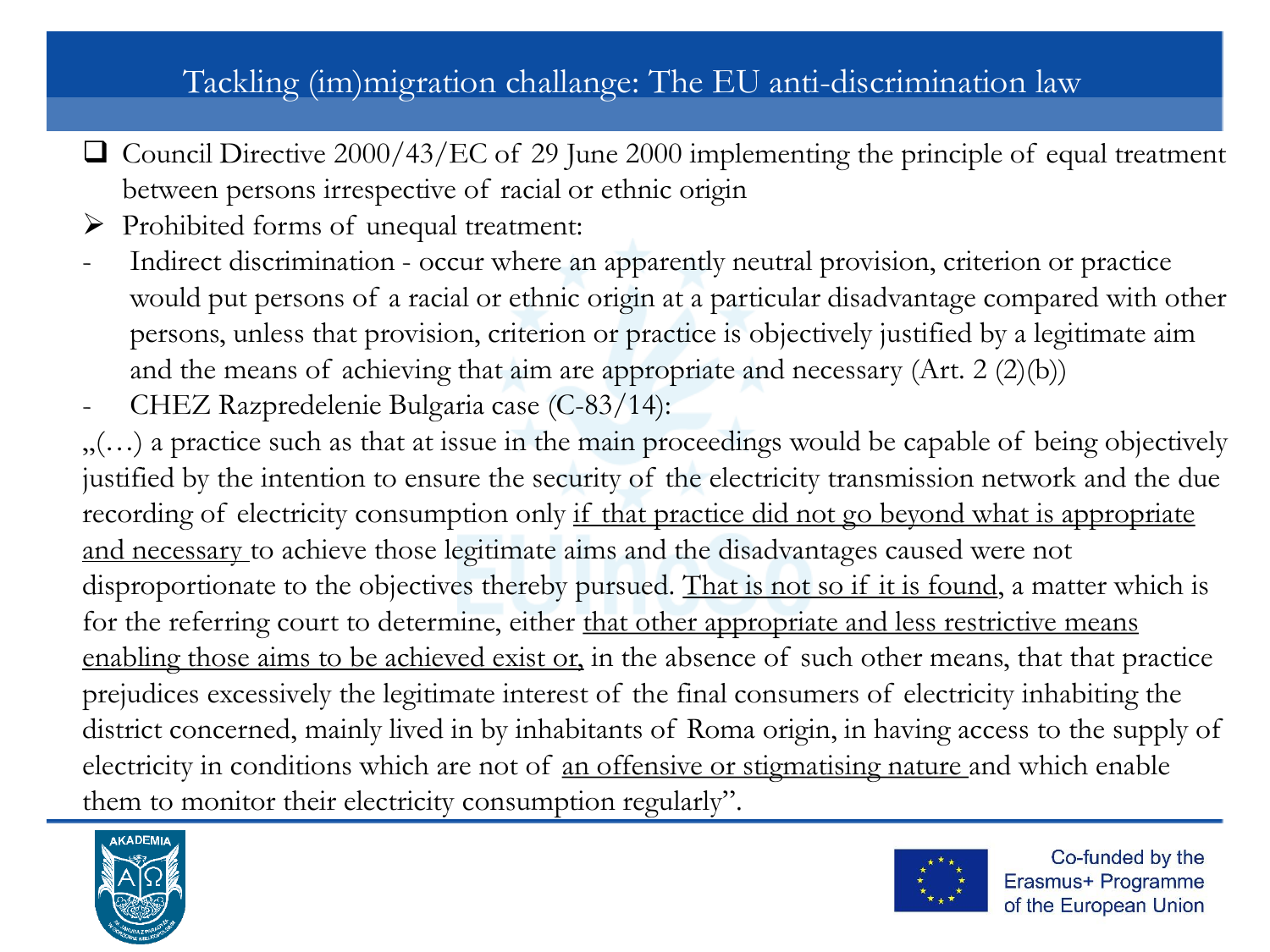- ❑ Council Directive 2000/43/EC of 29 June 2000 implementing the principle of equal treatment between persons irrespective of racial or ethnic origin
- ➢ Prohibited forms of unequal treatment:
- Harrasment: unwanted conduct related to racial or ethnic origin takes place with the purpose or effect of violating the dignity of a person and of creating an intimidating, hostile, degrading, humiliating or offensive environment (Art. 2  $(2)(c)$ );
- An instruction to discriminate against persons on grounds of racial or ethnic origin (Art. 2 (2)(d)).



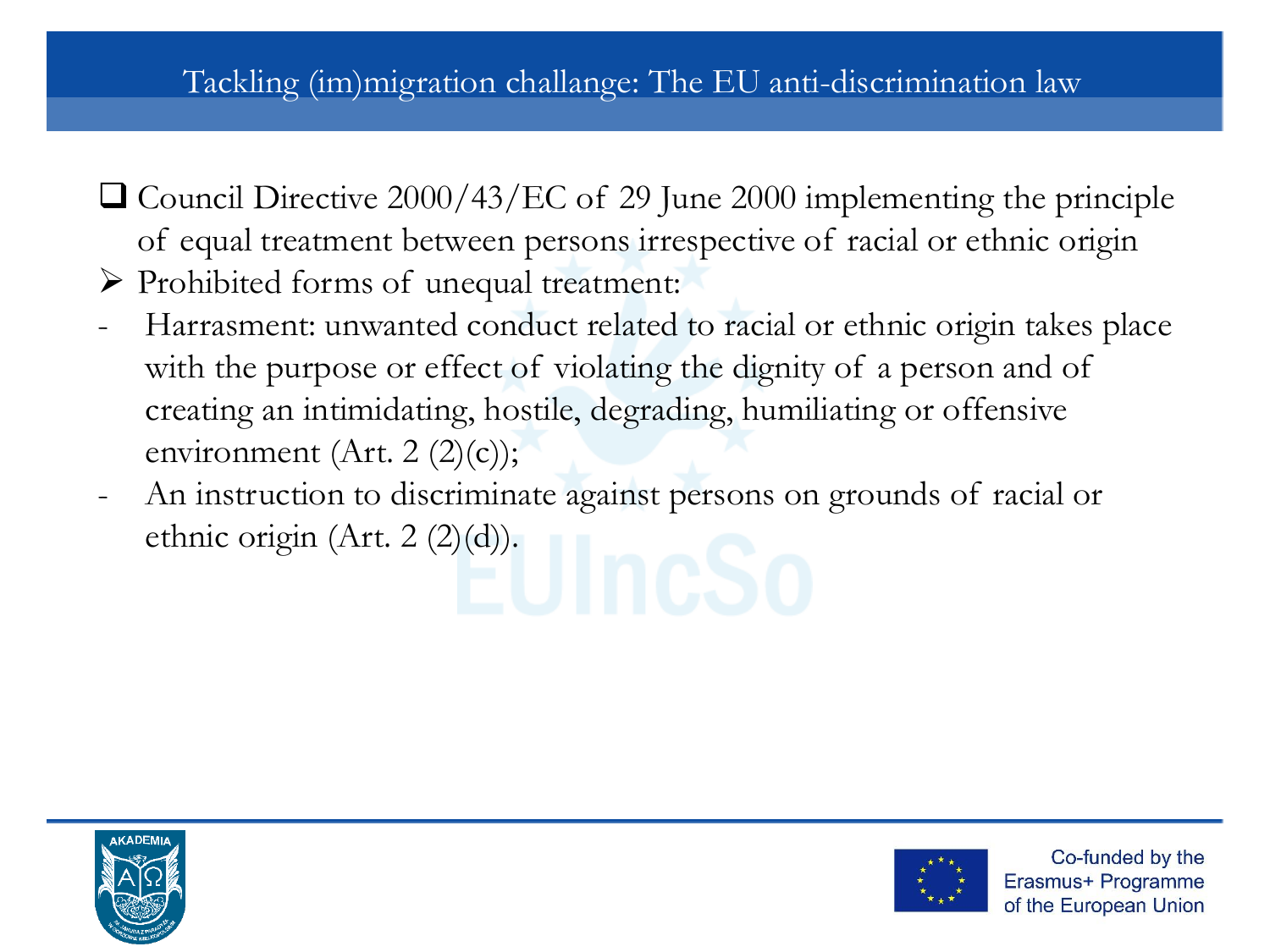- ❑ Council Directive 2000/43/EC of 29 June 2000 implementing the principle of equal treatment between persons irrespective of racial or ethnic origin
- ➢ Material scope o application:
- conditions for access to employment, to self-employment and to occupation, including selection criteria and recruitment conditions, whatever the branch of activity and at all levels of the professional hierarchy, including promotion;
- access to all types and to all levels of vocational guidance, vocational training, advanced vocational training and retraining, including practical work experience;
- employment and working conditions, including dismissals and pay;
- membership of and involvement in an organisation of workers or employers, or any organisation whose members carry on a particular profession, including the benefits provided for by such organisations;
- social protection, including social security and healthcare;
- social advantages;
- education;
- access to and supply of goods and services which are available to the public, including housing



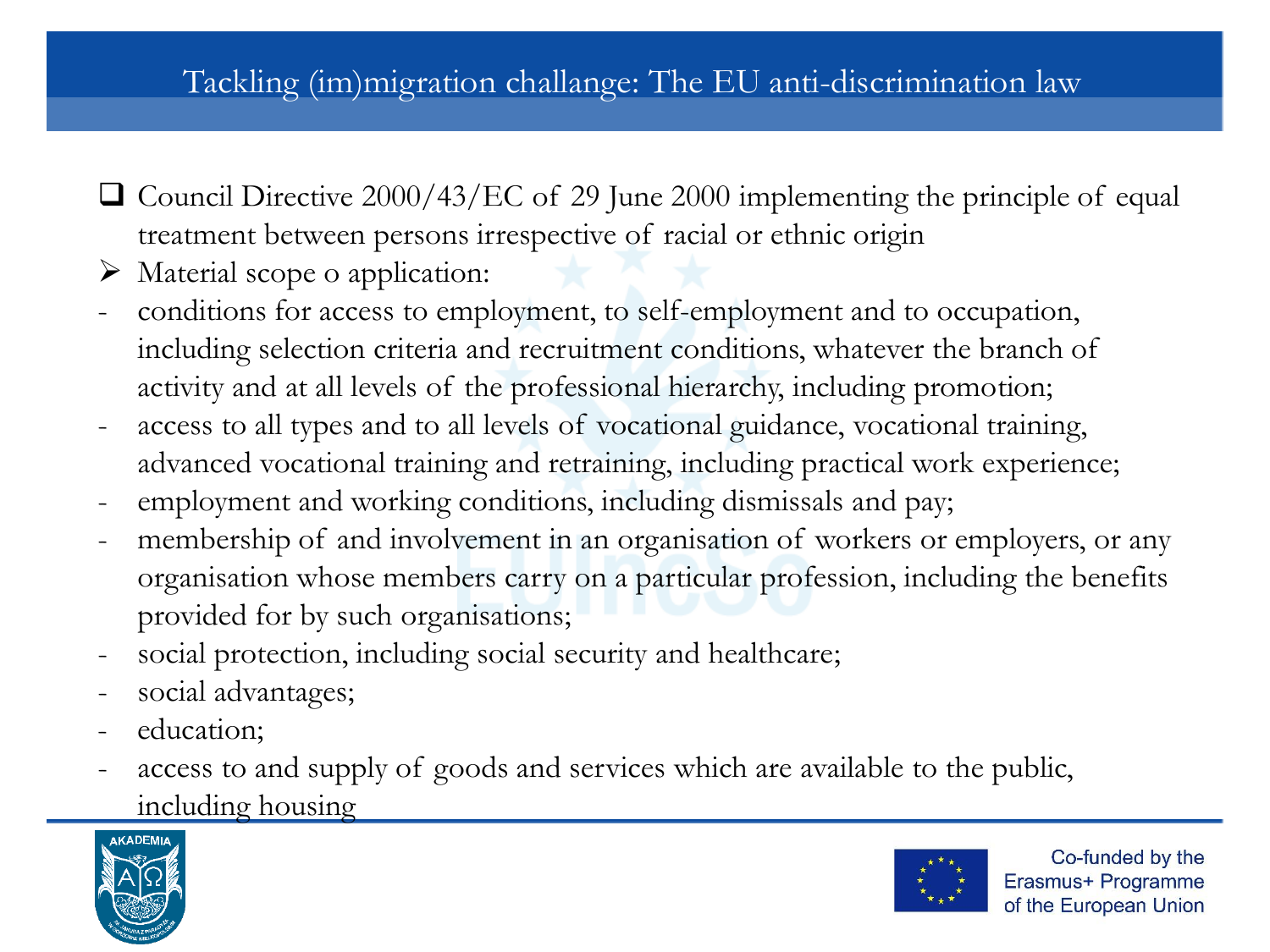

Paper" 2017/04, p. 25 Paper" 2017/04, Integration and Human Rights Rationales Equality Law: Evolution and Hierarchy Between Market Equality Law: Evolution and Hierarchy Between Market R. Xeridis, Shaking the Notmative Foundations of FD. R. Xenidis, Shaking the Normative Foundations of EU .<br>EUI Working



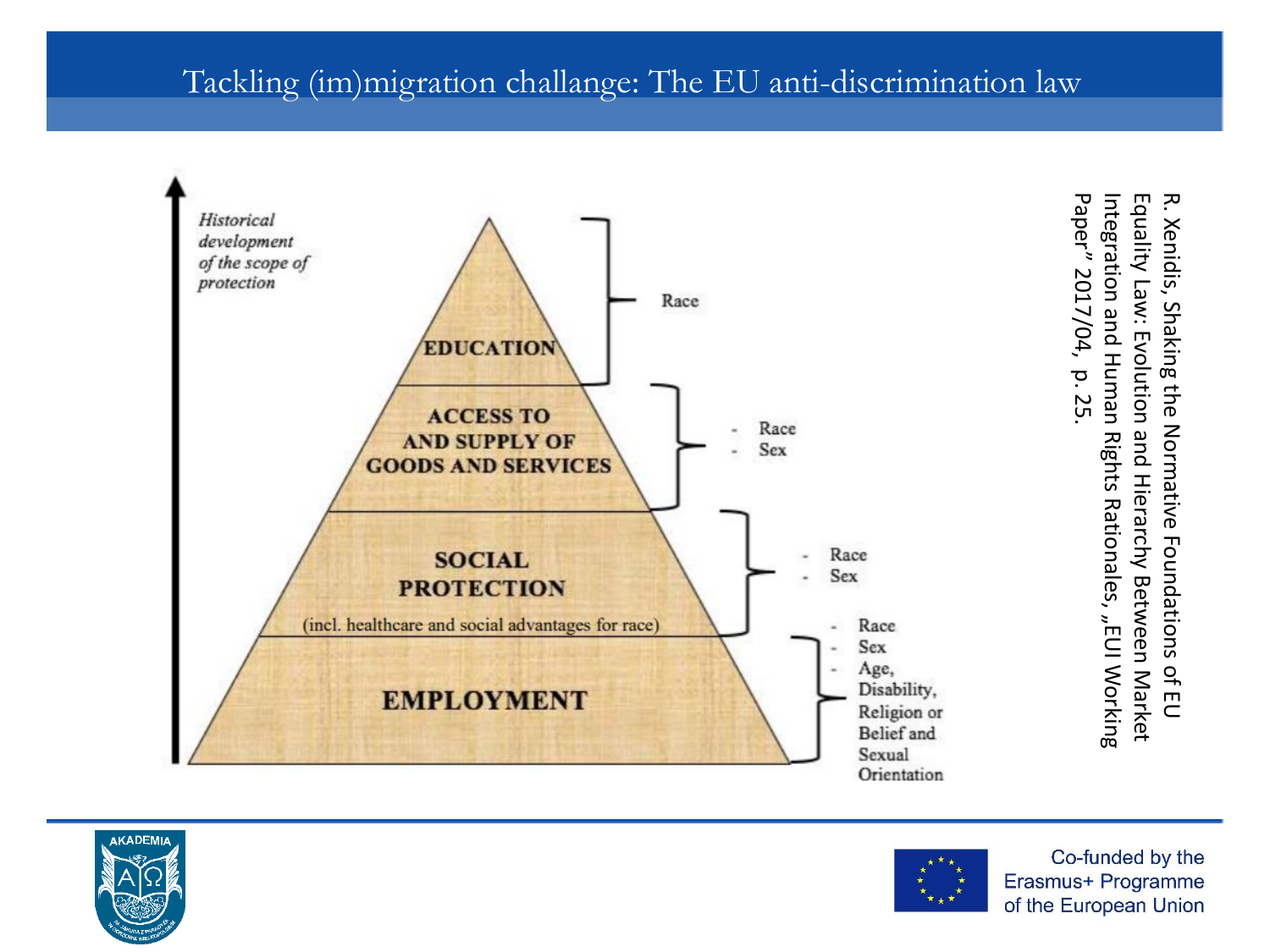- ❑ Council Directive 2000/43/EC of 29 June 2000 implementing the principle of equal treatment between persons irrespective of racial or ethnic origin
- ➢ Obligation of the MSs to designate a body or bodies for the promotion of equal treatment of all persons without discrimination on the grounds of racial or ethnic origin. These bodies may form part of agencies charged at national level with the defence of human rights or the safeguard of individuals rights (Art. 13);
- ➢ Obligation of the MSs to introduce effective, proportionate and dissuasive sanctions, which may comprise the payment of compensation to the victim (Art. 15).



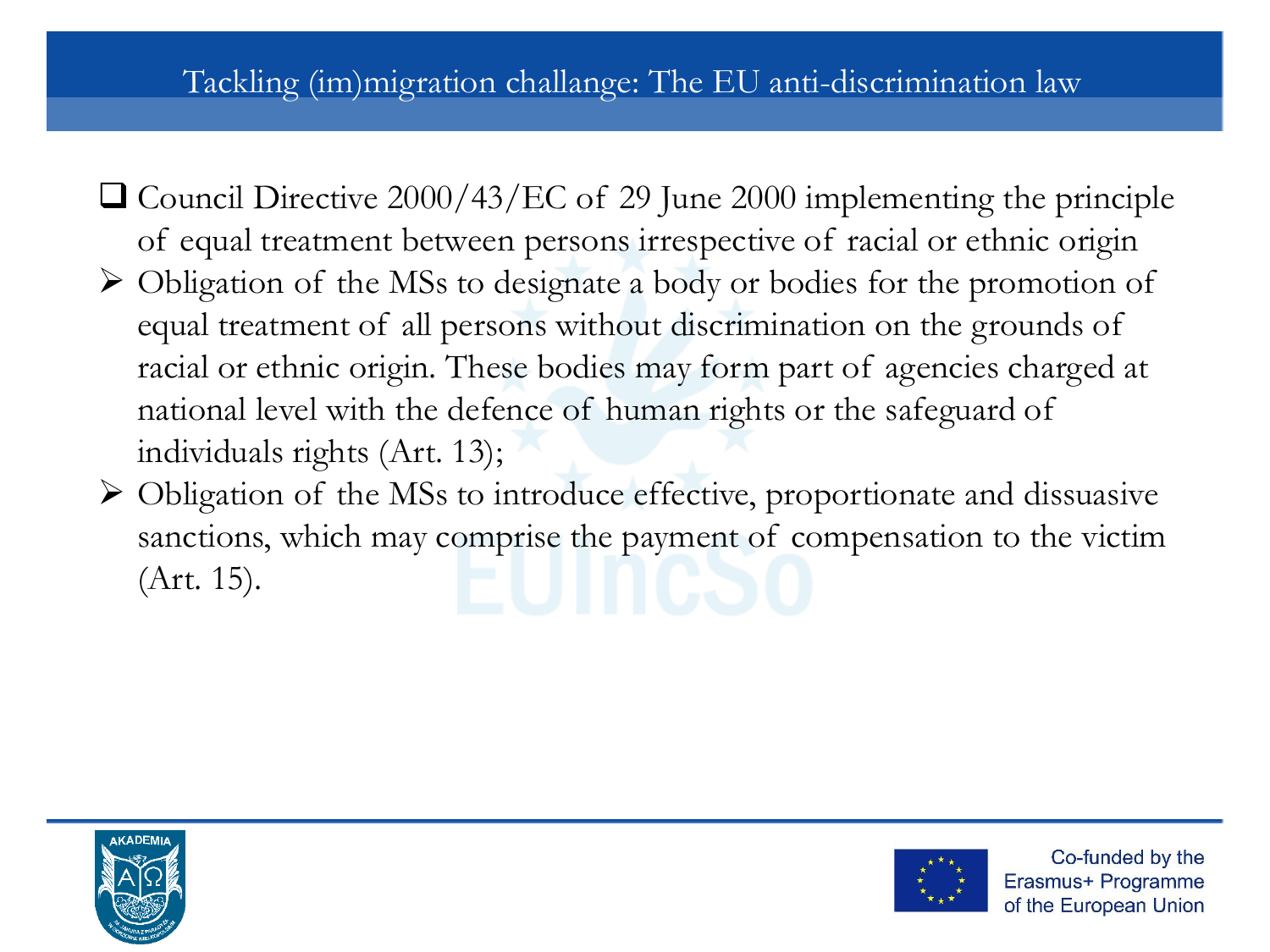- ❑ Council Directive 2000/43/EC of 29 June 2000 implementing the principle of equal treatment between persons irrespective of racial or ethnic origin
- $\triangleright$  Exemption: "This Directive does not cover difference of treatment based on nationality and is without prejudice to provisions and conditions relating to the entry into and residence of third-country nationals and stateless persons on the territory of Member States, and to any treatment which arises from the legal status of the third-country nationals and stateless persons concerned" (Art. 3 (2)).
- Explicit exclusion of migration law from the substantive scope of application of the directive 2000/43;
- Discrimination of third-country nationals based on their nationality acceptable under the directive.



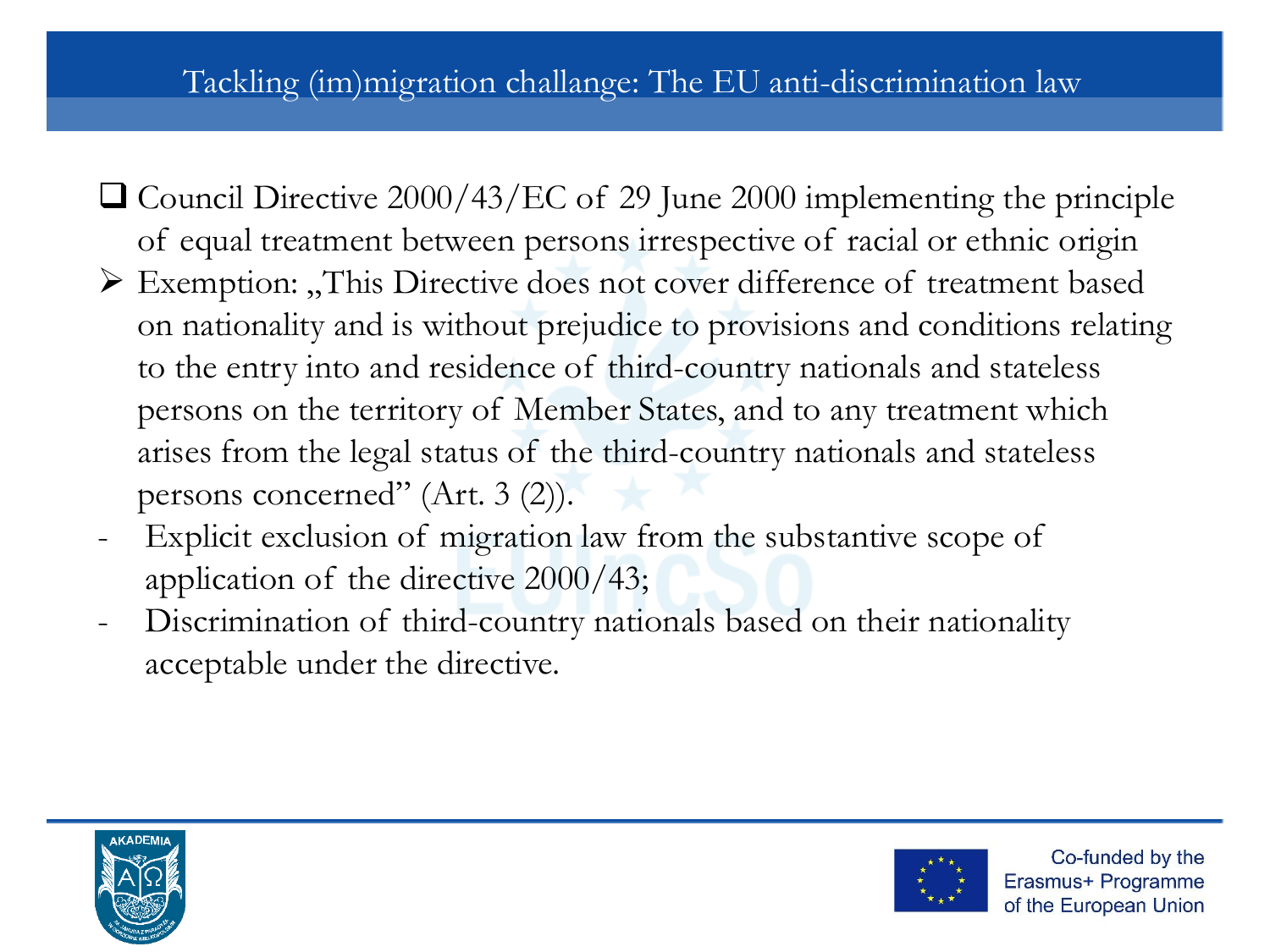## ❑ Concluding remarks

- ➢ The EU anti-discrimination law is potentially powerful tool for managing relations between majority group from host Member State and the migrant minority group;
- $\triangleright$  The aim of the EU anti-discrimination law is the social inclusion of the migrants what requires eradication of harmfull stereotypes.





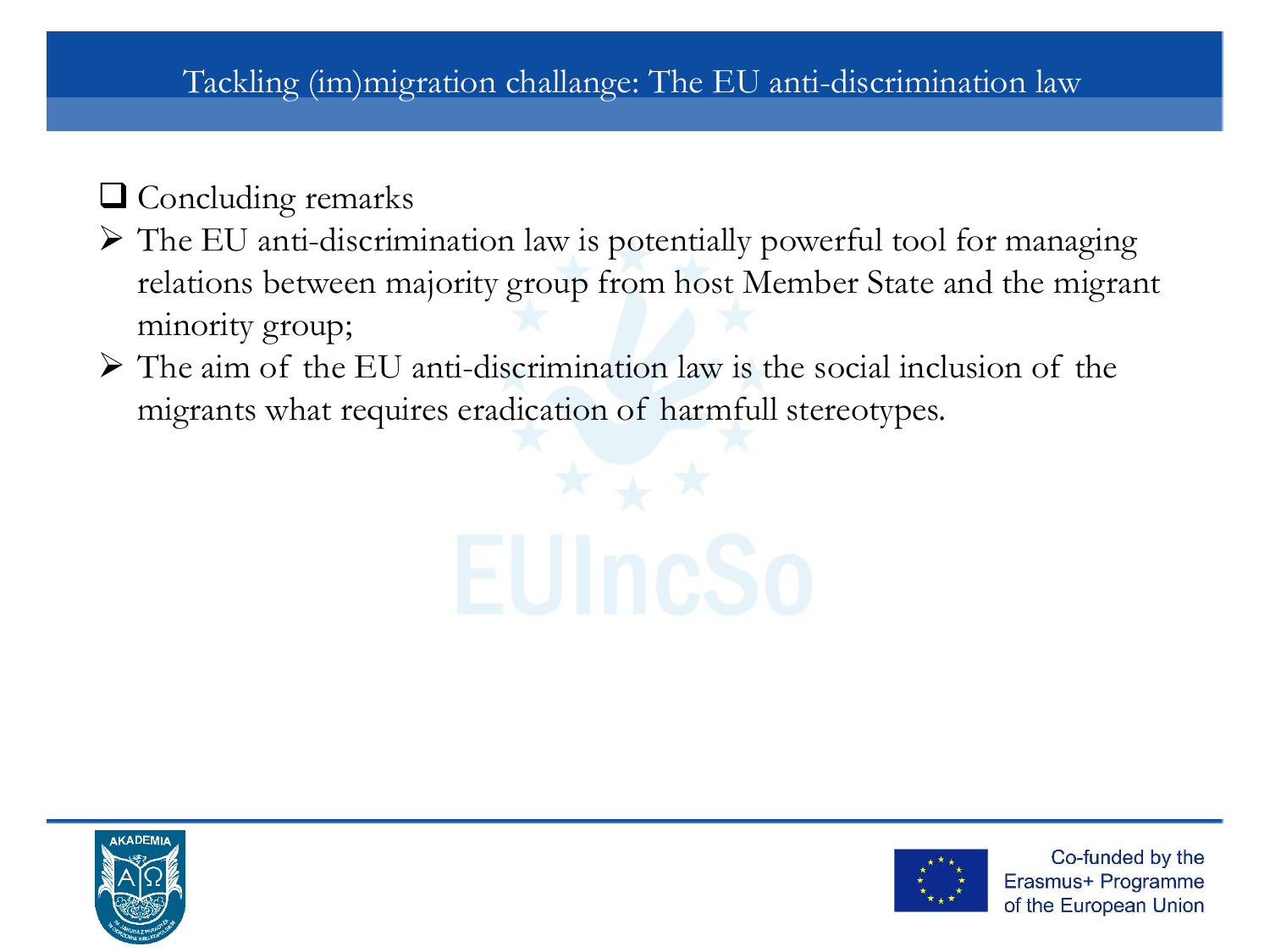- ❑ Literature
- ➢ Amiraux V., Guiraudon V., Discrimination in comparative perspective: policies and practices, "American Behavioral Scientist" 2010, v. 53, is. 12, p. 1691-1714.
- ➢ Muir E. , Enhancing the Protection of Third-Country Nationals against Discrimination: Putting EU Anti-Discrimination Law to the Test, "Maastricht Journal of European and Comparative Law" 2011, v. 18, is. 1-2, p. 136-156.
- ➢ XenidisR. , Shaking the Normative Foundations of EU Equality Law: Evolution and Hierarchy Between Market Integration and Human Rights Rationales, "EUI Working Paper" 2017, No. 04.
- ➢ Charter of Fundamental Rights of the European Union, OJ C 326, 26.10.2012, p. 391–407.
- $\triangleright$  Council Directive 2000/43/EC of 29 June 2000 implementing the principle of equal treatment between persons irrespective of racial or ethnic origin, OJ L 180, 19.07.2000, p. 22-26.
- ➢ Judgment of the Court of 23 November 2017, CHEZ Elektro Bulgaria, Joined Cases C-427/16 and C-428/16, EU:C:2017:890.
- $\blacktriangleright$  Judgment of the Court of 10 July 2008, Feryn, C-54/07, EU:C:2008:397.